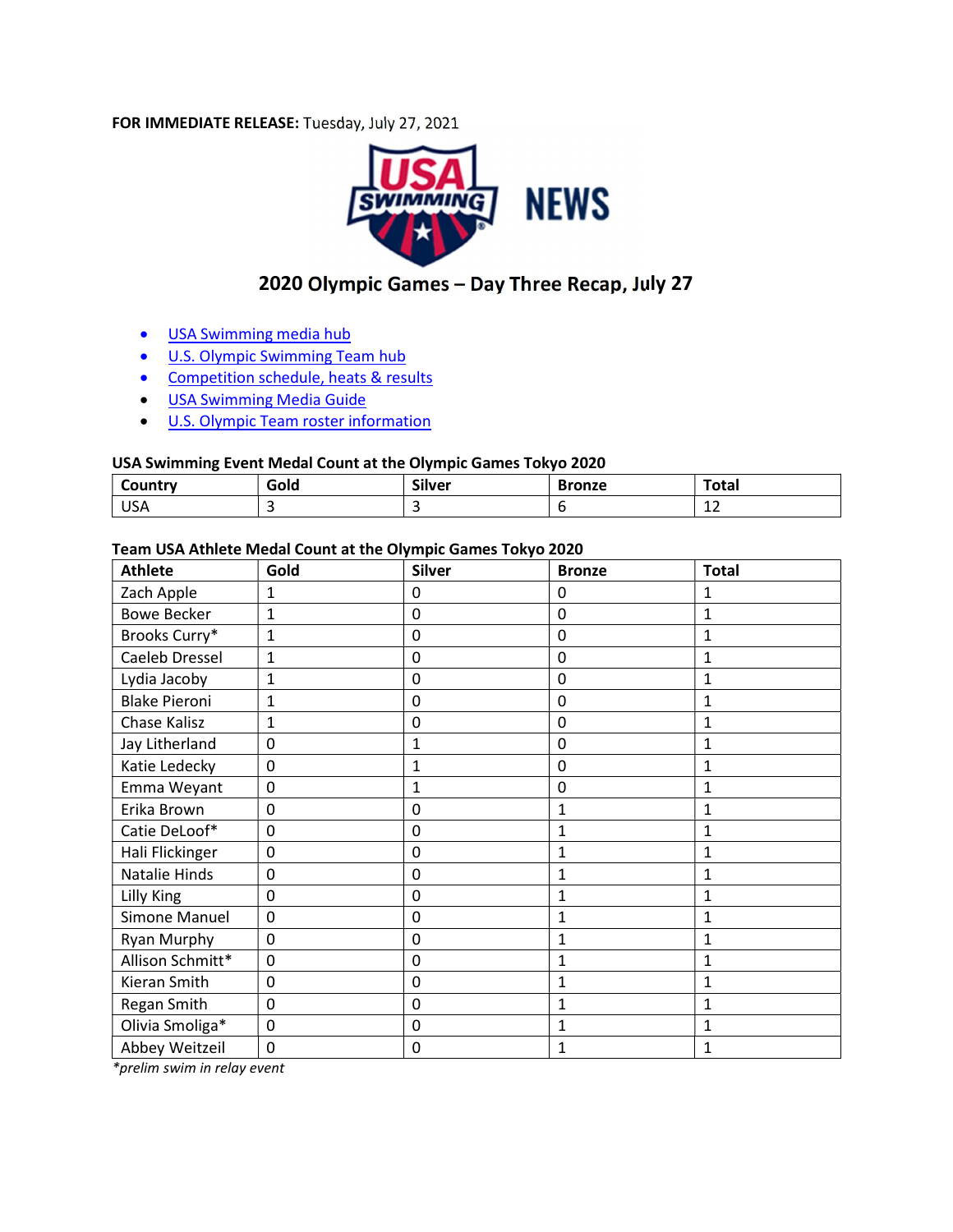# Women's 200m Freestyle – Semifinal

1. Ariarne Titmus (AUS), 1:54.82

3. Katie Ledecky (Bethesda, Md./Nation's Capital/Alto Swim Club), 1:55.34

10. Allison Schmitt (Canton, Mich./Sun Devil Swimming), 1:56.87

# Race Notes

- Semifinal field featured six of the top-nine fastest 200m freestyle swimmers in history.
- Ledecky enters the final as the reigning Olympic champion.
- **•** Semifinal marks the  $16<sup>th</sup>$  time that Schmitt has swum in an Olympic race.

# Quote

Katie Ledecky: "It [recovering from yesterday's double] was pretty good. I got a fairly good night of sleep. I knew out of the three swims between the two last night and the one this morning, I knew this one was probably going to be the hardest. I felt really good through that – arms felt a little tired in the last 50, but I felt like I had good control over the heat and was in a good position."

# Men's 200m Freestyle – Final

Gold – Tom Dean (GBR), 1:44.22 Silver – Duncan Scott (GBR), 1:44.26 Bronze – Fernando Scheffer (BRA), 1:44.66 6. Kieran Smith (Ridgefield, Conn./University of Florida), 1:45.12

# Race Notes

- Smith's 1:45.12 is the fourth-fastest swim by an American in this event since the 2016 Rio Olympic Games.
- Smith's swim is the second-fastest of his career and just five one-hundredths off his personal best.

# Quote

Kieran Smith: "I'm proud of myself for being in there. I raced well, I just ran out of gas in the last 50, that's about it."

# Women's 100m Backstroke – Final

Gold – Kaylee McKeown (AUS), 57.47 Silver – Kylie Masse (CAN), 57.72 Bronze – Regan Smith (Lakeville, Minn./Riptide), 58.05 4. Rhyan White (Herriman, Utah/University of Alabama/WFFM), 58.43

## Race Notes

- Smith earns the first Olympic medal of her career.
- Smith, age 19, becomes the  $15<sup>th</sup>$  U.S. teenager to medal in the event.
- White's 58.43 ties her personal best.
- Smith's swim is the  $13<sup>th</sup>$  fastest swim in history.

## Quotes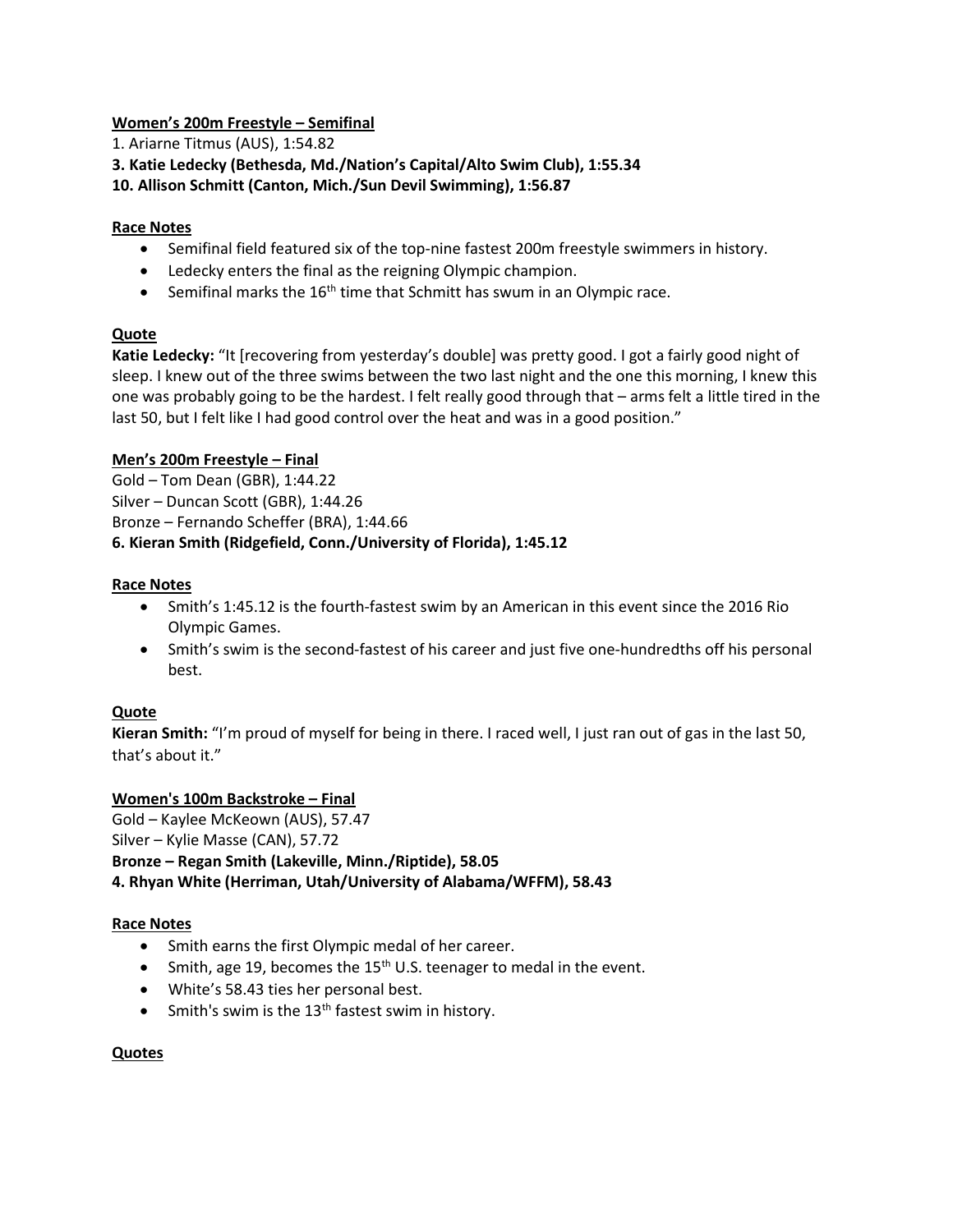Regan Smith: "I was right off of my time from semis and prelims, and that is one of my best times ever, so I really went out there and gave it my all. It was a super stacked heat, so the fact that I came away with a medal, I really can't ask for much more. I'm super, super pleased with it."

Rhyan White: "It was fun, I was trying to stay relaxed before the race. Like everyone has been telling me, it was everyone's game. I figured for me; it would be best to stay calm. I went a best time so I can't really ask for anything more."

# Men's 100m Backstroke – Final

Gold – Evgeny Rylov (ROC), 51.98 Silver – Kliment Kolesnikov (ROC), 52.00 Bronze – Ryan Murphy (Jacksonville, Fla./California Aquatics/Bolles), 52.19

# Race Notes

- Murphy earns fourth Olympic medal of his career.
- Five of the seven fastest swimmers in history were in final.
- Murphy becomes eighth U.S. swimmer to medal in the event in back-to-back Olympic Games.
- **•** Bronze gives U.S. its 38<sup>th</sup> total medal in the event next closest country (Japan) has seven.

# Quotes

Ryan Murphy: "It was good. That is the fastest backstroke field heat ever. To be a part of that, that was my best swim of the year, so it is nice to be able to do that in a pressure-packed final."

Ryan Murphy: "It's like, 'shoot for the stars and land on the moon,' that is kind of what it is. Winning an Olympic gold means you're the best in the world – being third in the world is no slouch, so that is kind of how I view it.

## Women's 100m Breaststroke – Final

Gold – Lydia Jacoby (Seward, Alaska/Seward Tsunami Swim Club), 1:04.95 Silver – Tatjana Schoenmaker (RSA), 1:05.22 Bronze – Lilly King (Evansville, Ind./Indiana Swim Club), 1:05.54

## Race Notes

- Jacoby, a native of Seward, Alaska, is now the first Olympic swimmer and Olympic swimming medalist from Alaska.
- Jacoby becomes the fourth-youngest swimmer to medal in the event in history.
- King earns the third Olympic medal of her decorated career.
- King joins Rebecca Soni as the only U.S. women to medal twice in an Olympic 100m breaststroke.

## **Quotes**

Lydia Jacoby: "It was crazy, I was definitely racing for a medal – I knew that I had it in me. I wasn't really expecting a gold medal, so when I looked up and saw the scoreboard, it was insane."

Lydia Jacoby: "It's huge [for Alaska]. . . To be coming from a small club in a state with such a small population really shows everyone that you can do it no matter where you are from."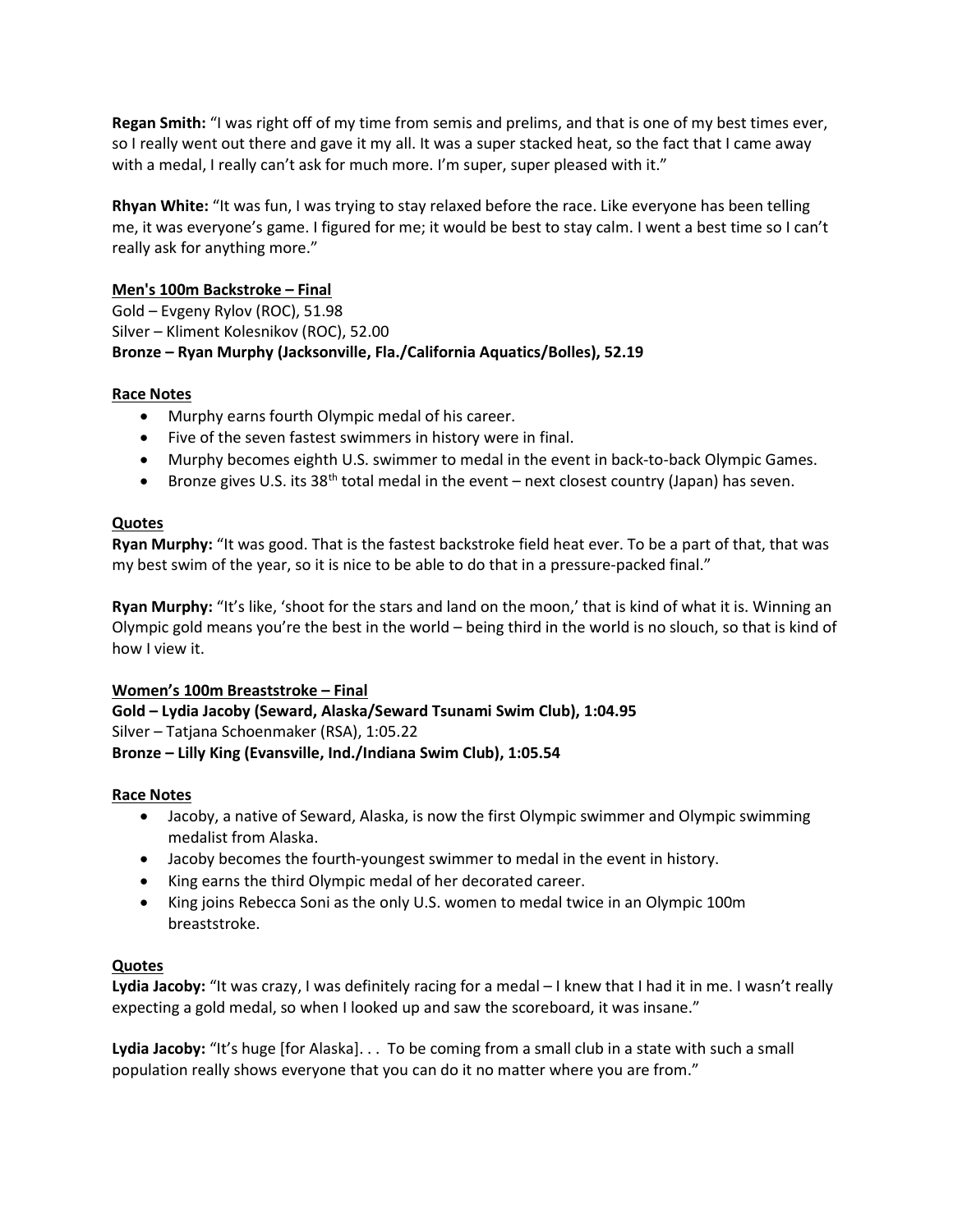Lydia Jacoby: "Being fully emerged with such an amazing group of people for the last three weeks has been really inspirational in having that amazing group backing me this whole time.

Lilly King: "I'm very happy with my race, and so excited for Lydia [Jacoby]. I love to see the future of American breaststroke coming up like this and to have someone to go at it head-to-head when we're in the country. I'm just really excited for her."

Lilly King: "I didn't doubt [Jacoby] for sure – we actually didn't train together at all during training camp because we do like completely opposite things. I definitely knew she was a threat and I saw a lot of myself in her and definitely knew something special was going to happen."

#### Men's 200m Butterfly – Semifinal

- 1. Chad Le Clos (RSA), 1:55.06
- 6. Gunnar Bentz (Atlanta, Ga./Dynamo Swim Club/TXLA), 1:55.28

9. Zach Harting (Huntsville, Ala./Cardinal Aquatics/Huntsville Swim Association), 1:55.35

## Race Notes

- Bentz shaves six one-hundredths from his personal best.
- Harting was eighth at the first and second touch, seventh at the third touch and ended in fourth place in his heat.
- Harting's 1:55.35 time was just five one-hundredths shy of making the final.

## Quote

Gunnar Bentz: "So many people were up at 6 a.m. to watch my prelim. People are staying up until 11 or later tonight to watch my semi, so I couldn't do it without them. Also, this final tomorrow is going to be my last race ever, so I think that is keeping me going. I've always been a guy who likes to sneak in there and somehow get it done, and I guess I did it this time for one last time."

## Women's 200m Individual Medley – Semifinal

1. Kate Douglass (Pelham, N.Y./University of Virginia), 2:09.21

3. Alex Walsh (Nashville, Tenn./Nashville Aquatic Club/University of Virginia), 2:09.57

## Race Notes

- Both U.S. swimmers won their respective heats.
- Douglass was five one-hundredths off her personal best.

#### Quotes

Alex Walsh: "I wanted to take it out the same way I took out the morning swim. My fly feels really good, it has felt good this whole week, so I really wanted to just take advantage of that. I think I executed that race pretty well for a semifinal."

Alex Walsh: "I think this event has changed a lot over the past two years or so  $-1$  wouldn't say it is wide open, I think tomorrow is going to be a pretty brutal battle for the medals but I'm ready to take it on with Kate and I'm really excited to see what we can do."